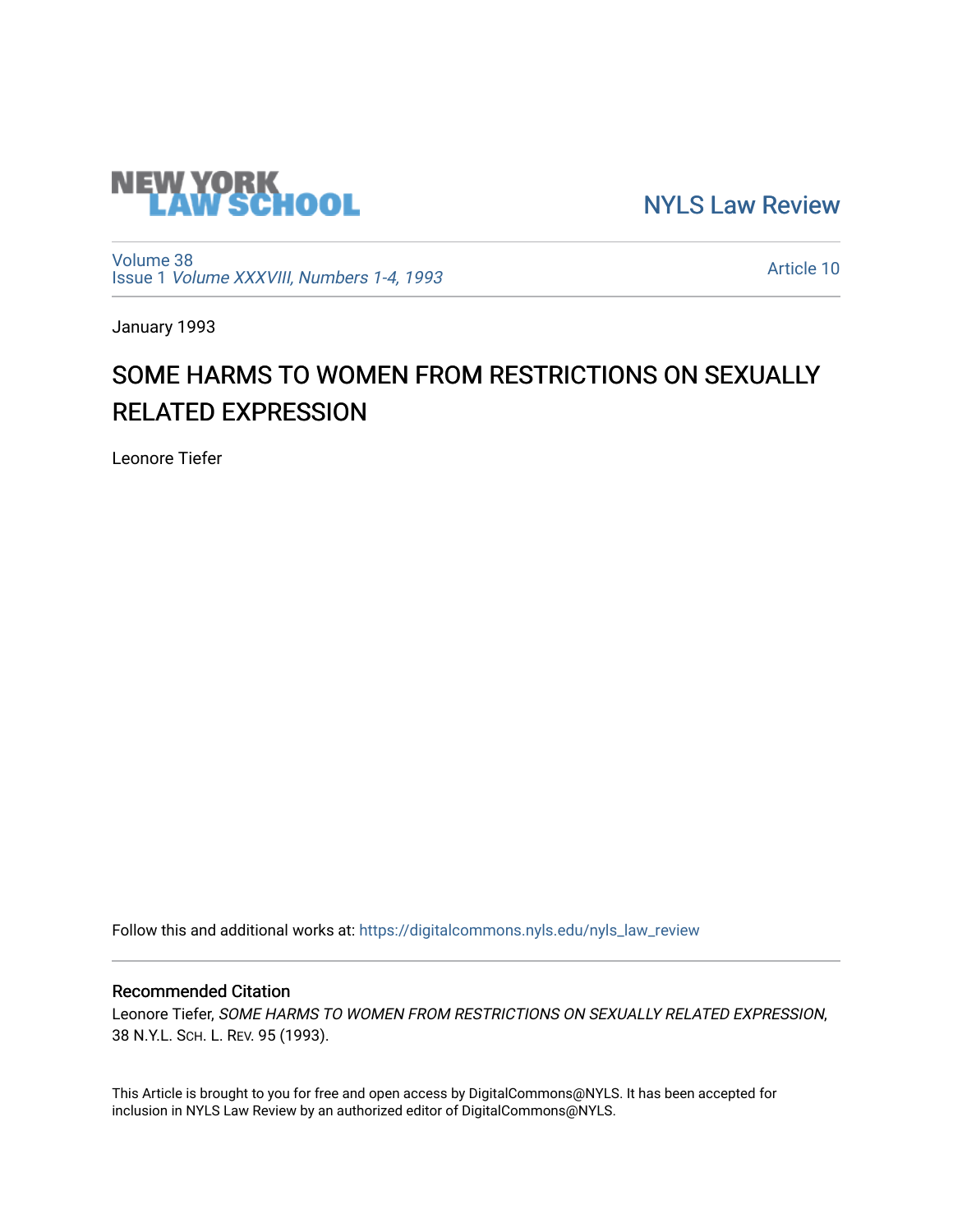## **SOME** HARMS TO WOMEN FROM RESTRICTIONS **ON SEXUALLY** RELATED EXPRESSION\*

## **LEONORE TIEFER"**

Women today are in more danger from the repression of sexually explicit materials than from their free expression. Pornography is, if anything, sexually transgressive material. But, because women's sexuality has been repressed, suppressed, and oppressed, what is needed is more transgressive opportunity, not less.

I want to justify this claim with five points based on the current state of women's sexuality as I have learned about it. **I** have **to** begin with the usual disclaimer that the people whose sexuality I know best through my work as a psychologist specializing in sexuality all come to me because they have complaints and dissatisfactions and, thus, probably are not a cross-section of everyone in our culture. But, while the patients I have worked with have often been Western, white, and middle class, I have been lucky enough to work with people who have come from Burma to Barbados, who have been from their twenties to their seventies, and who have come from many different religious and **ethnic** backgrounds.

More than fear, the two fundamental features of women's sexuality in our time are *ignorance* and *shame.* That is, women's experiences are constructed and colored **by** ignorance and shame. This coexists with the fact that sexuality is given tremendous importance in our social norms. The societal message is that you *have* to be sexual, you have to *want* to be sexual, you have to be *good* at being sexual, and you have to be *normally* sexual. Yet there are no traditions of sexual coaching, masturbation training, or honest feedback between partners, and there are no places to go to get all your questions answered by a friendly expert. I and clinicians like me have *become* that friendly expert, which is ridiculous when you consider the cost, unavailability, and medical context of psychotherapy.

Nor will sex therapy be included in the basic benefit package under managed care.' Perhaps that would be all right if better sex education

95

<sup>\*</sup> This article was adapted from a speech given at The Sex Panic: **A** Conference on Women, Censorship, and "Pornography," May 7-8, 1993.

<sup>\*\*</sup> Associate Professor of Urology and Psychiatry, Albert Einstein College of Medicine.

<sup>1.</sup> President Clinton's proposed health-care legislation includes limited coverage for psychotherapy services as well as physical, occupational, or speech therapy to restore skills lost from illness or injury. However, services not considered medically necessary or appropriate are not covered by the plan. *See Full Text From President Clinton's Health Reform Package, The "Health Security Act, " and Summary of Key* Changes From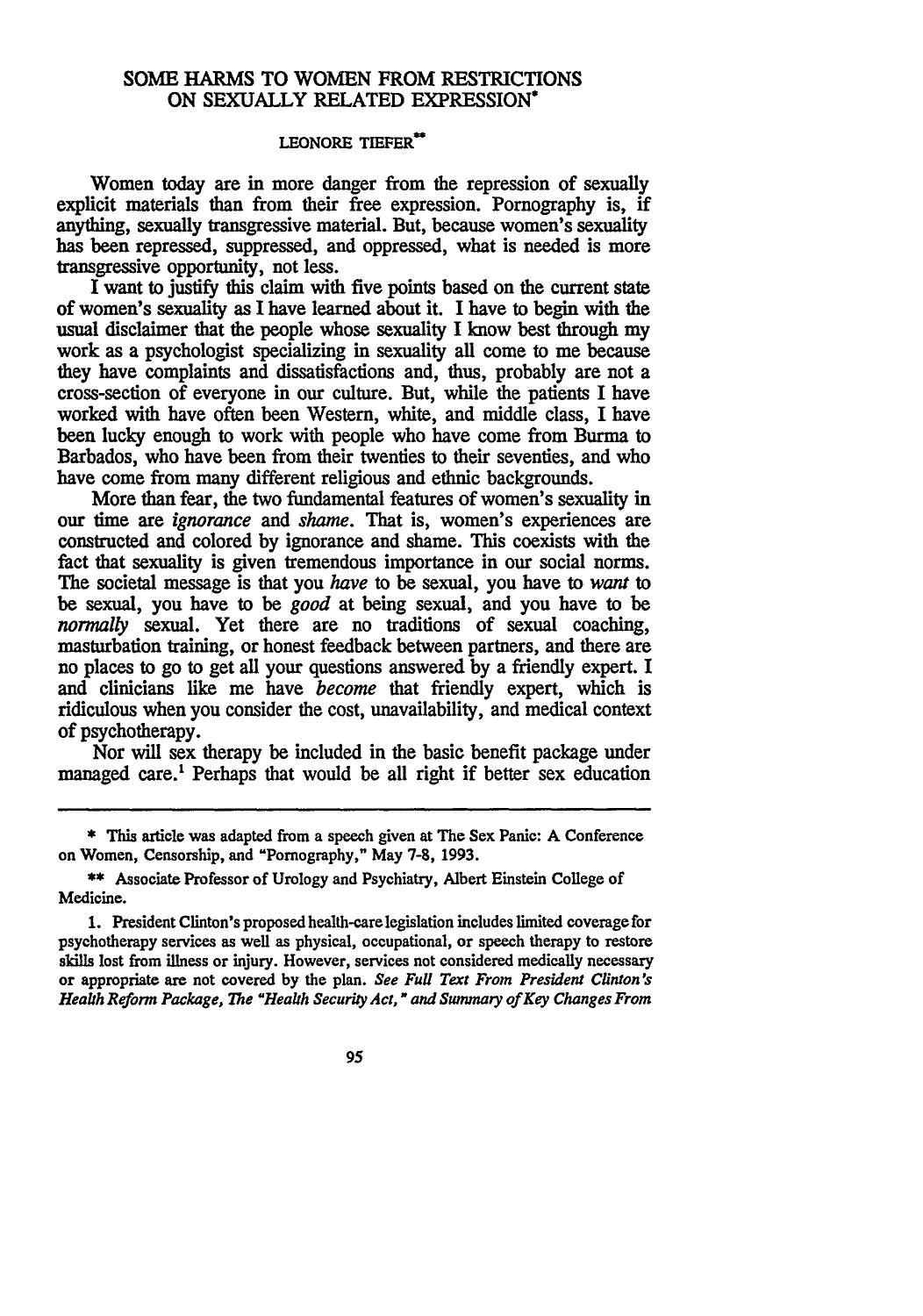existed or there were less pressure to be sexual. As it stands, however, much of sex therapy is remedial sex education that should have occurred during childhood and adolescence. Too much effort goes toward the untwisting of inhibitions that should never have taken root in the first place. In fact, a great deal of sex therapy focuses on expressing and undoing feelings of undesirableness, badness, and dirtiness. Many people are raised with the religious or cultural message that the body and its feelings and pleasures are dangerous and dirty. As a consequence, most women are, at best, ambivalent about their bodies.

It is easy for politicians or the media to play on these early negative feelings. Then, when the public condemns pornography, although the arguments seem to rely on scientific research or moral principles, I often see just the projection of those internalized feelings of shame and dirt that were taught at an early age. Given this perspective, let me now turn specifically to the issues of pornography, women's sexuality, and censorship. Today, I want to offer five concrete reasons why restricting explicit expressions of sexuality actually harms women.

**1.** Empowerment, not protection, is the route to women's sexual development. I read in the newspaper that tomorrow, on Mother's Day, the Rev. Calvin Butts is going to show his respect for women by taking dozens of CDs of rap songs that insult women into the street and running over them with a truck.<sup>2</sup> I think this is an empty gesture. If Reverend Butts wants to increase the respect shown toward women, he needs to increase the power that women hold, not try to "protect" them by riding in on a big truck (do I hear echoes of the knight in shining armor?) and whisking away the danger. He should preach, for example, that respecting women means giving them, and men, information and skill about safer sex practices that will prevent HIV transmission.<sup>3</sup> Or, if he wants to make his point dramatically, he should go on a hunger strike to demand that the federal government research a female-controlled method of protection

*Earlier Draft,* BNA Daily Report for Executives, Oct. **28,** 1993, available on Westlaw, BNA-DER file; see also *A New Framework for Health Care,* N.Y. TIMEs, Nov. 14, 1993, at 4A3.

2. Reverend Butts had planned to drive a steamroller over a pile of tapes and compact discs featuring rap music that he considered offensive. However, a group of counterdemonstrators jeered and waved placards as Butts boarded the steamroller, so, rather than confront them, Butts and his supporters merely stomped on the tapes and CDs. *See* Pamela Newkirk, *Demonstrators Dwnp on Rap Music,* N.Y. NEWsDAY, June 6, 1993, at 3. Butts' stated goal was to "get some of the garbage, some of the vulgarity, out of" rap music. Pamela Newkirk, *Rap's Bad Rap: Bults' Protest Divides Blacks,* N.Y. NEWSDAY, May 22, 1993, at 3.

3. HIV (Human Immunodeficiency Virus) is the etiologic agent of acquired immunodeficiency syndrome **(AIDS). STEDMAN'S MEDICAL DICTIONARY** 1720 (25th ed. 1990).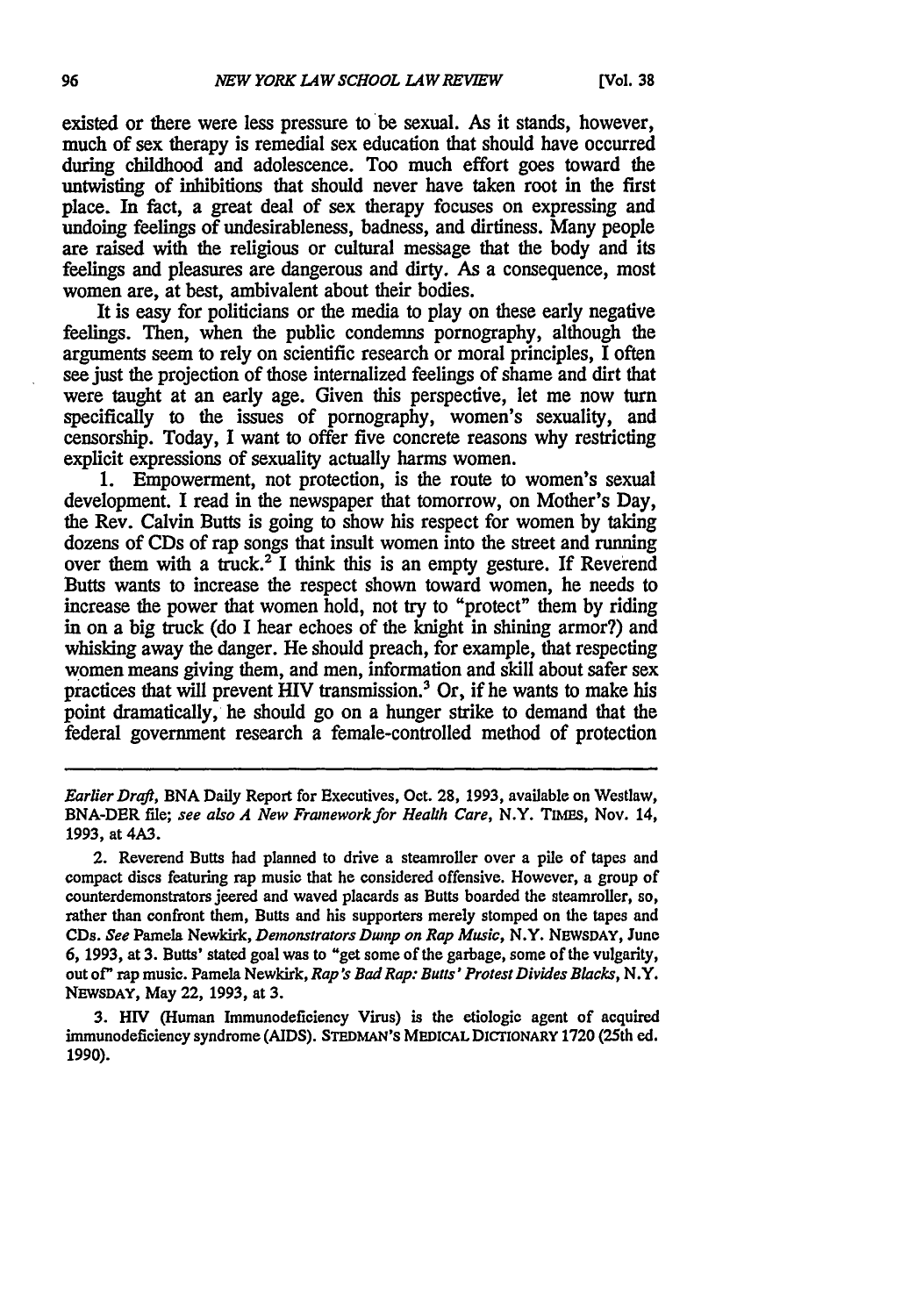from HIV so women can protect themselves from AIDS. Protect vourself with information, power and skill--that will get you respect.

2. If we accept that women's sexuality has been shaped **by** ignorance and shame, and is just beginning to find new opportunities for expression, now is exactly the wrong time even to think about campaigning for the suppression of sexual expression. Suppressing pornography will harm women who are struggling to develop their own sexualities. History teaches us that *any* crackdown on sexuality always falls hardest on the experimental and on women. Small presses that publish sexual material and individual artists who work with sexual themes lack both the money and the time for endless legal disputes. Bookstores will close; performers will go hungry. Sex educators, if any are left, will be too intimidated to teach more than the blandest facts of genital plumbing. Legal restrictions on explicit sexual expression will drive erotic experimentation underground, which will deprive most women of access to unconventional inputs to their erotic imagination. As a consequence, women will feel that old, familiar shame when they confront any but the most mainstream sexual concept. They will be unable to break free from their historic repression.

Now is the time for more experimentation, not shame-soaked restraint. I am talking about freedom for new sexual science and art, freedom for new ideas about desire and pleasure, and freedom for new sexual practices-all of which will steer us clear of the ruts worn by centuries of religious inhibition, fear of pregnancy and disease, and compulsory heterosexuality.

What is clear to the sex therapist and sex educator is that no new kind of sexual behavior or feeling for women can occur at all without an environment of *open talk* about sexual possibilities and real experiences. And there will be no open talk if every seedling effort is met by religious disapproval, talkshow or media ridicule, or scientific neglect. Ridicule and accusations of harm are a powerful barrier against the emergence of new sexual forms. Shame and accusations of abnormality guarantee inhibition. For example, I often hear clients complain, "Why do they need to do that? My husband and I have been getting along just fine for thirty-five years, and we would never do that!" But breaking free from the historic limitations on female sexuality is just an idyllic fantasy without information, ideas, and images that are freely available.

3. Suppressing pornography harms women because it deprives them of learning more about the human imagination. Anti-pornography feminists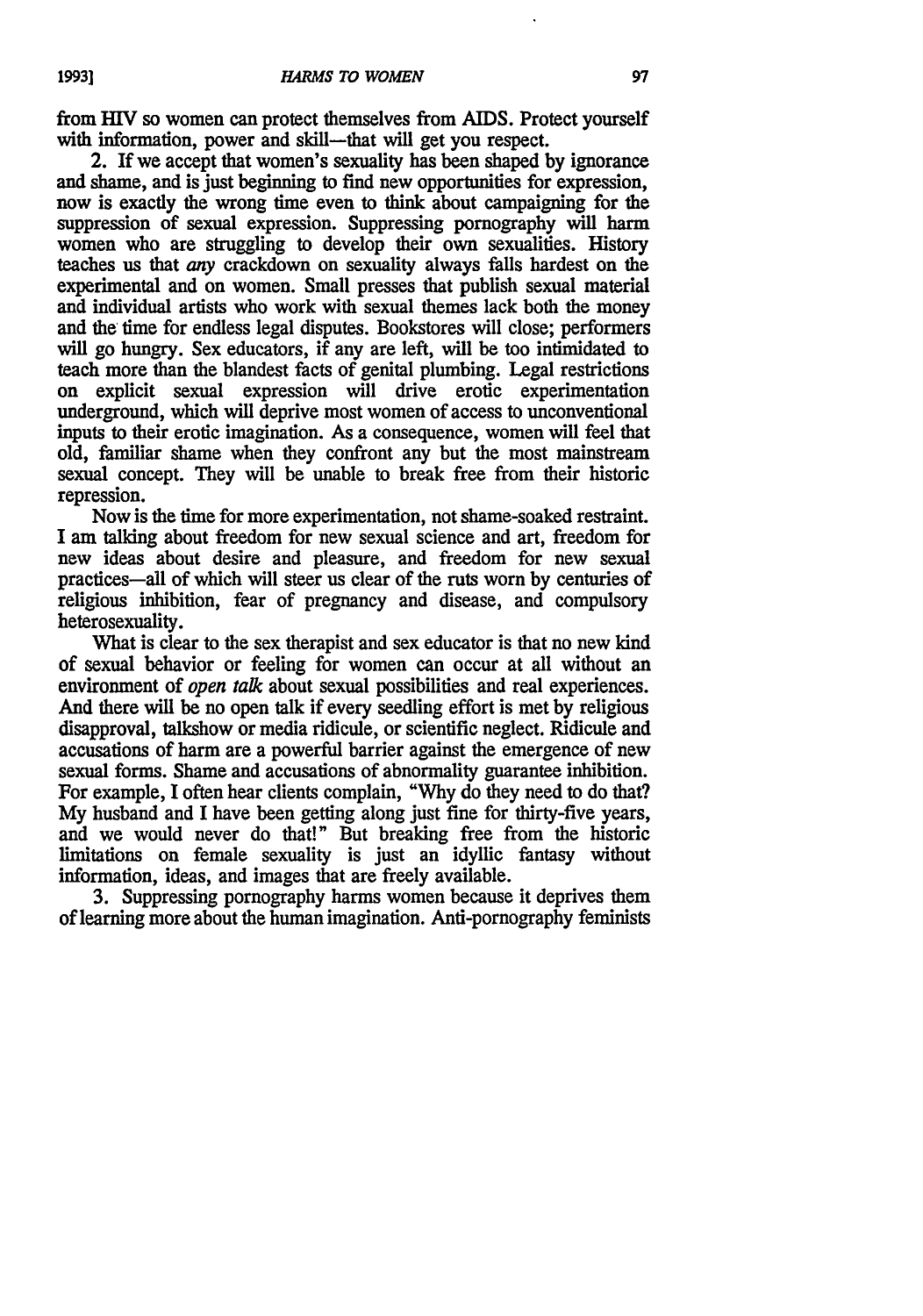argue that pornography must be interpreted literally.<sup>4</sup> Thus, if a picture shows a woman being fucked while lying across three tall stools in a coffee shop, that picture must have been made only to glorify the state of a woman being uncomfortable and unhappy. But that is not the way sexual fantasy actually works. If that is what you think, you do not know much about the human imagination! Let me give you a little illustration.

**I** have a patient who came to me because she experienced no sexual pleasure with her husband to whom she had been married for four years. Every story is complicated, but to boil hers down, some of the reasons for this state of affairs had to do with her religious upbringing, which emphasized sexual shame and conflict; the compulsive and perfectionist attitudes she learned from her immaculately clean mother; her aversion toward her tyrannical father; her obsession with her weight; and her choice of a husband for reasons which did not include finding him attractive. (You may think, "Good grief, what a mess," but given the current state of families, religion, and how we are raised in this society, this situation is not uncommon.)

This woman did receive some sexual pleasure when she masturbated, however, although this was diminished **by** her shame over the sexual fantasy she had developed. In her fantasy, she was the unhappy provider of sexual excitement to a group of leering men in a seedy living room. She danced naked, enticed them to undress, fondled them, and provided fellatio around the room. Although in the fantasy she was repulsed **by** the scene, in real life she would become excited and masturbate to orgasm. However interlarded with shame and confusion, her fantasy gave her a sense of pleasure and mastery.

This kind of story is more common than **I** can tell you, and it illustrates the paradoxes women often find themselves in today. Is it correct to interpret this woman's fantasy as the sick self-expression of a woman who had been degraded, humiliated, and subjugated in real life? No. Such a simple-minded assessment does not accurately characterize the **meanings** her fantasy held for her. This woman felt aroused **by** the sexual power she possessed while she danced and stimulated the men. They were **turned** on; they wanted her. She felt irresistible, and this feeling gratified

ANDREA DWORKIN, PORNOGRAPHY: MEN POSSESSING WOMEN 68-69 (1989).

**<sup>4.</sup>** In a typically hyperbolic expression of this viewpoint, Andrea Dworkin has written that

for men, the right to abuse women is elemental, the first principle, with no **beginning...** and with no end plausibly in **sight....** Pornography is the holy corpus of men who would rather die than change. Dachau brought into the bedroom and **elebrated ....** Pornography reveals that male pleasure is inextricably tied to victimizing, hurting, exploiting; that sexual fun and sexual passion in the privacy of the male imagination are inseparable from the **brutality of male history.**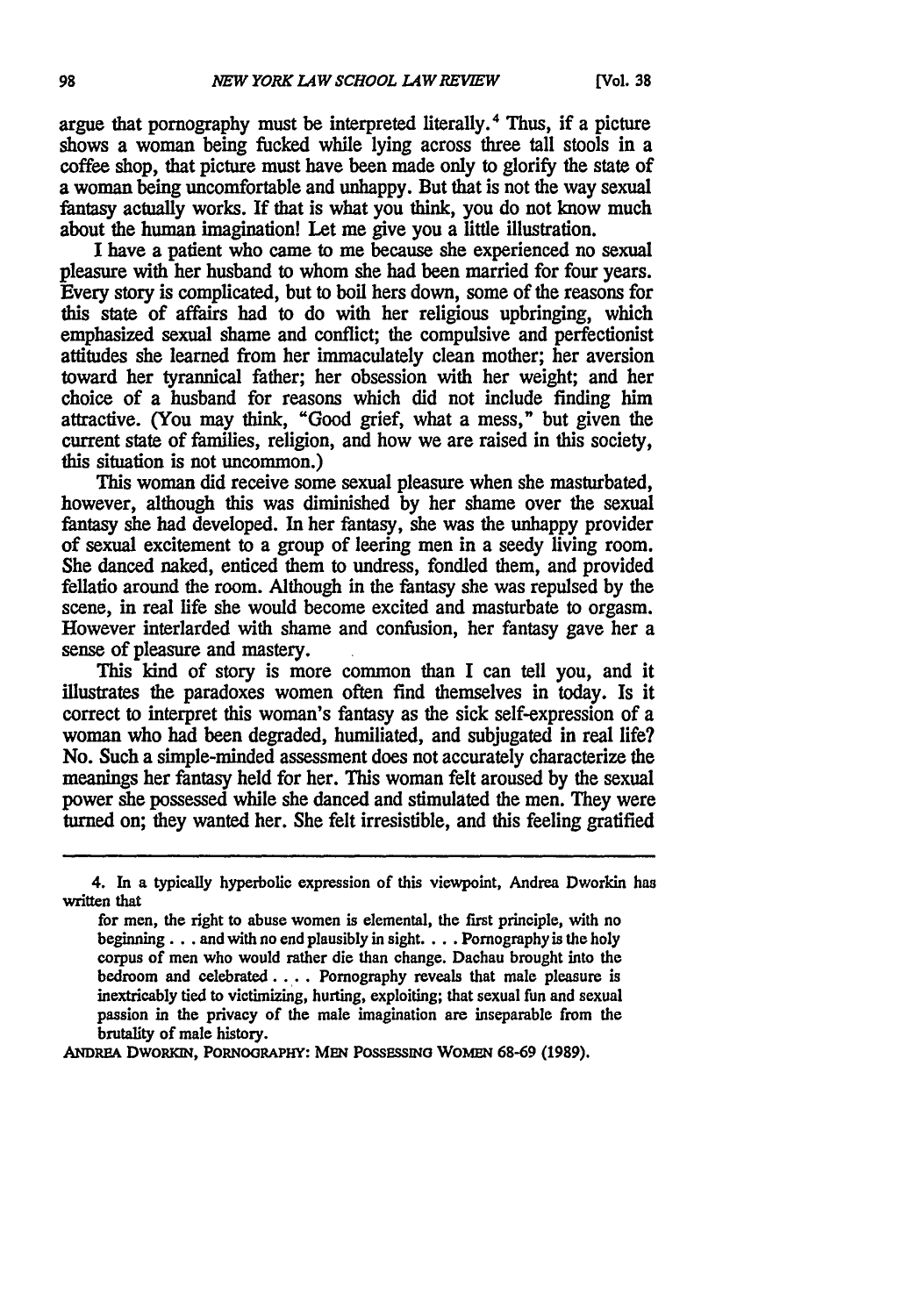her. In its own way, her **fantasy** was very sexually empowered. The vicissitudes of her upbringing and our misogynist culture, however, added negative elements to it—the undesirable setting and partners, the lack of her own arousal in the fantasy-and powerfully symbolized the fact that she did not feel entitled to enjoy anything openly. This was exactly what was going on with her husband. Ellen Willis has said that "women have **learned...** to be adept at shaping male fantasies to their own purposes,<sup>"'</sup> and I think this woman's story is a good example. In another place and time, she would have expressed her sexual conflict in a different way.

The point is that pornography is about fantasy and the identification with characters in stories as symbols, and you cannot understand pornography's content or function on a literal level. If pornography is suppressed, women will not learn things about themselves and their imaginations that they could have learned through experimenting with, and reflecting on, their reactions to pornography.

4. Suppressing pornography and the production of sexual images will directly harm women who make their living in the many segments of the sex industry-prostitutes and sexual performers. These women have appealed to feminists for support, not rejection. The more that work in the sex industry is made antisocial and illegal, the more it goes underground, and the more the women who work in it are subject to abuse and oppression. Improved working conditions for these women will come from decriminalization, destigmatization, mutual support, and public pressure, not from being pushed underground and out of sight. Workers in the sex industry, like all women, are striving for economic survival and a decent life, and if feminism means anything, it means sisterhood and solidarity with women who are working toward self-determination.

**5.** Finally, and perhaps most importantly, suppressing explicit sexual materials will harm women **by** strengthening the power of the religious right. Because the goal of the religious right is the destruction of women's freedom, this must be resisted at all costs. The religious right, whose patriarchal agenda is to enforce traditional sexual values, activities, and gender roles, rejects pornography largely, **I** believe, because of its connection to masturbation and sexual autonomy. In fact, the debate about pornography is in large part a debate about masturbation. I propose that the reason no one talks about women's use of or interest in pornography lies in the widespread cultural discomfort with the idea of women masturbating.

Before I go on, let me add another disclaimer, which has to do with a normative problem that people in my business often encounter.

*<sup>5.</sup>* **Ellen** *W'llis, Feminism, Moralism, and Pornography,* **38 N.Y.L. SCH. L.** REV. **351, 352 (1993).**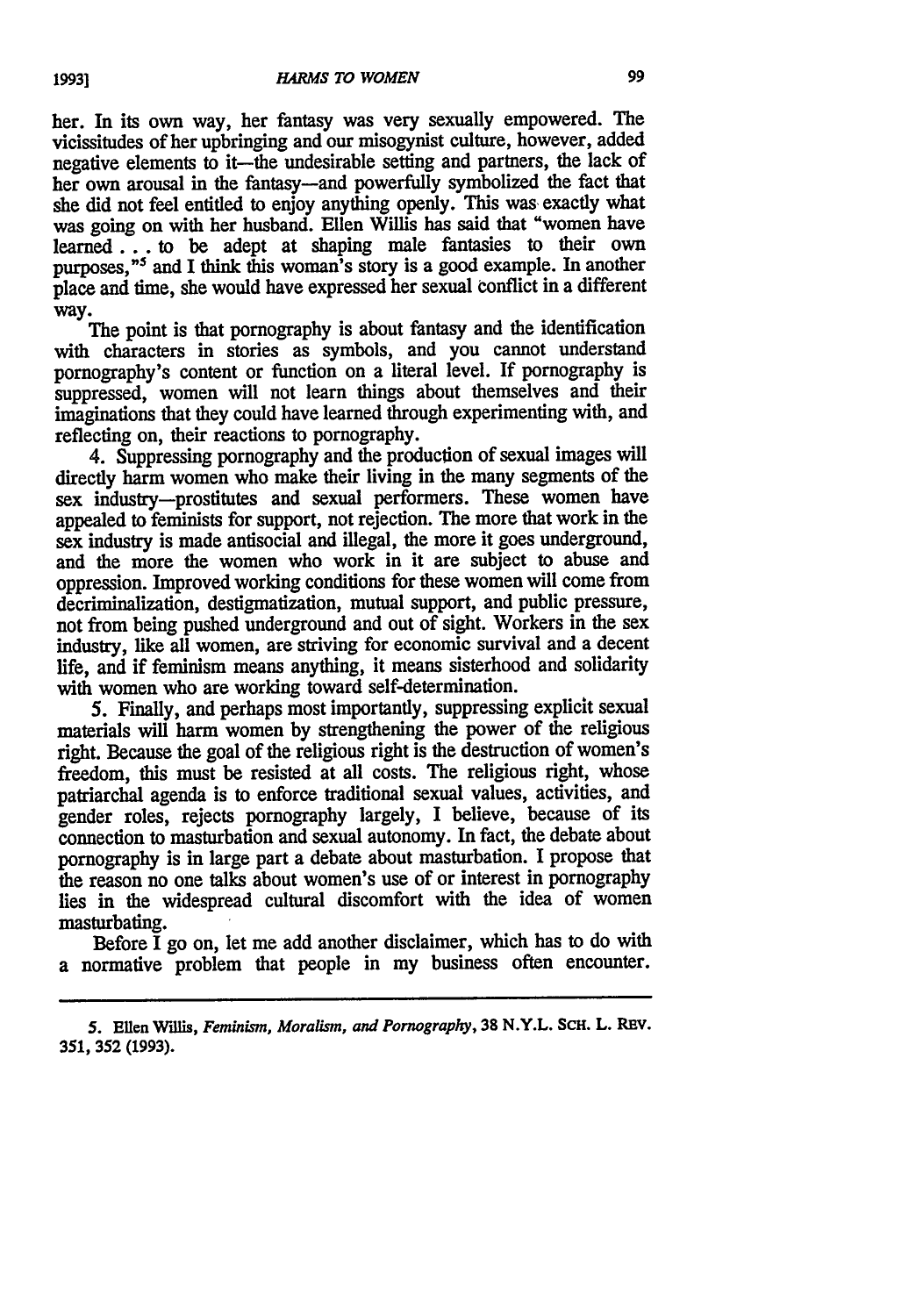Whenever we talk about sexual specifics, it is often wrongly assumed that we are talking in a normative way: that this is good practice, and that is a bad one, or that this is a healthy one, and that is a sick one.

**Am** I saying that masturbation is good, or am I saying that it is bad? Neither. Both. It all depends! It's not a meaningful questionl **All** I *am* saying is that parts of life are connected to one another and to social values, and that practices have consequences. If you want to have a long and lively sexual life (and *believe me I do not care* whether you do or do not want to), you need to practice, and you need to learn. Masturbation is a form of learning and practice, which is known in every culture. It is a hobby, and like many hobbies it can be practiced frequently, or rarely.

I am always amazed **by** people who want to have exciting and gratifying sex, but who think it just comes "naturally," without practice or knowledge. I am sorry, but you cannot play Rachmaninoff without putting in a lot of practice. Now, if you only want to have a little bit of sex in your life, or you do not really care that much about it, then fine, that is okay, and masturbation is of much less relevance or importance. With that said, if I can just talk about masturbation as a practice without being heard to favor or disfavor it in particular contexts, we can go back to the religious right, pornography, and masturbation.

The religious right opposes autonomous sexuality for women. Sexuality for them exists only for procreation and to serve the family. Masturbation, or individual sexuality, is a threat. The right wants to return women to the years before the women's movement demanded and won the right to abortion, contraception, mandatory sex education, equal educational opportunities, accessible day care, and women's health centers. Picking on pornography to "protect" women attacks women's independence, and masturbation is an important subtext. **I** believe that supporting women's sexuality requires supporting (though not mandating) both women's masturbation and the availability of explicit sexual materials of every kind.

Shame and ignorance make cowards of us all, but now is no time for cowardice about women's sexual practices or imaginings. Censorship, even of pornography, harms women because women need sexual empowerment, not sexual protection. Anti-pornography campaigns say that pornography gives men power.<sup>6</sup> In fact, men already have power. Explicit sexual materials and performances can contribute to women's sexual

*<sup>6.</sup> See, e.g.,* **DWORKIN,** *supra* note 4, at **203** ("The sexual colonization of women's bodies is a material reality: men control the sexual and reproductive uses of women's bodies. The institutions of control include... pornography .... **"); CATHARINE A, MACKINNON, TOWARD A FEMINST THEORY** OF **THE STATE 197** (1989) ("Men's power over women means that the way men see women defines who women can be. Pornography is that way.").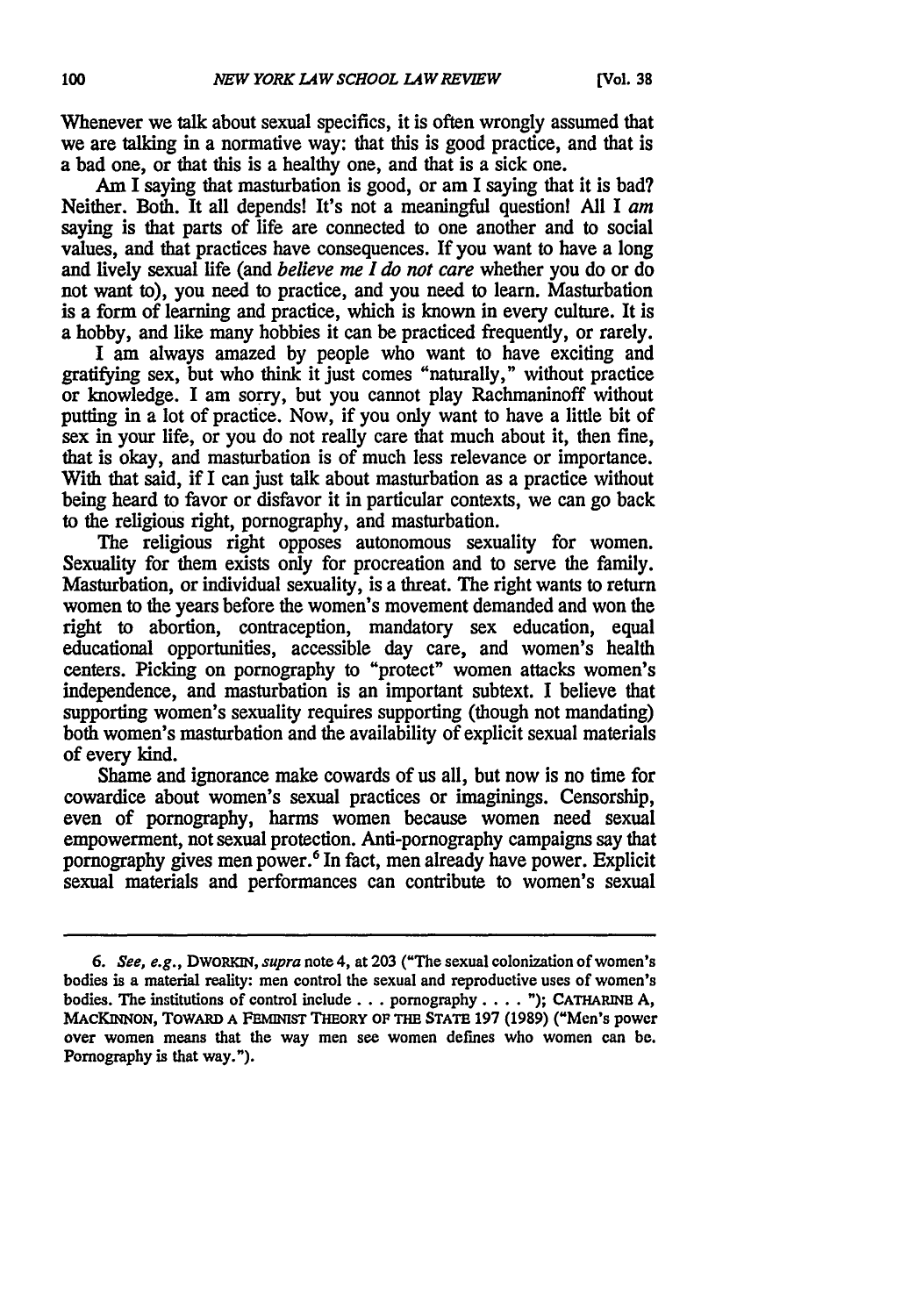$\ddot{\phantom{a}}$ 

power. If you do not like the ones you see, the solution is simple: avoid them.

 $\ddot{\phantom{0}}$ 

 $\ddot{\phantom{0}}$ 

 $\pmb{\mathsf{s}}$ 

J.

 $\bar{\mathbf{r}}$ 

 $\ddot{\phantom{1}}$ 

÷,

Better yet, make ones you do like.

J.

J.